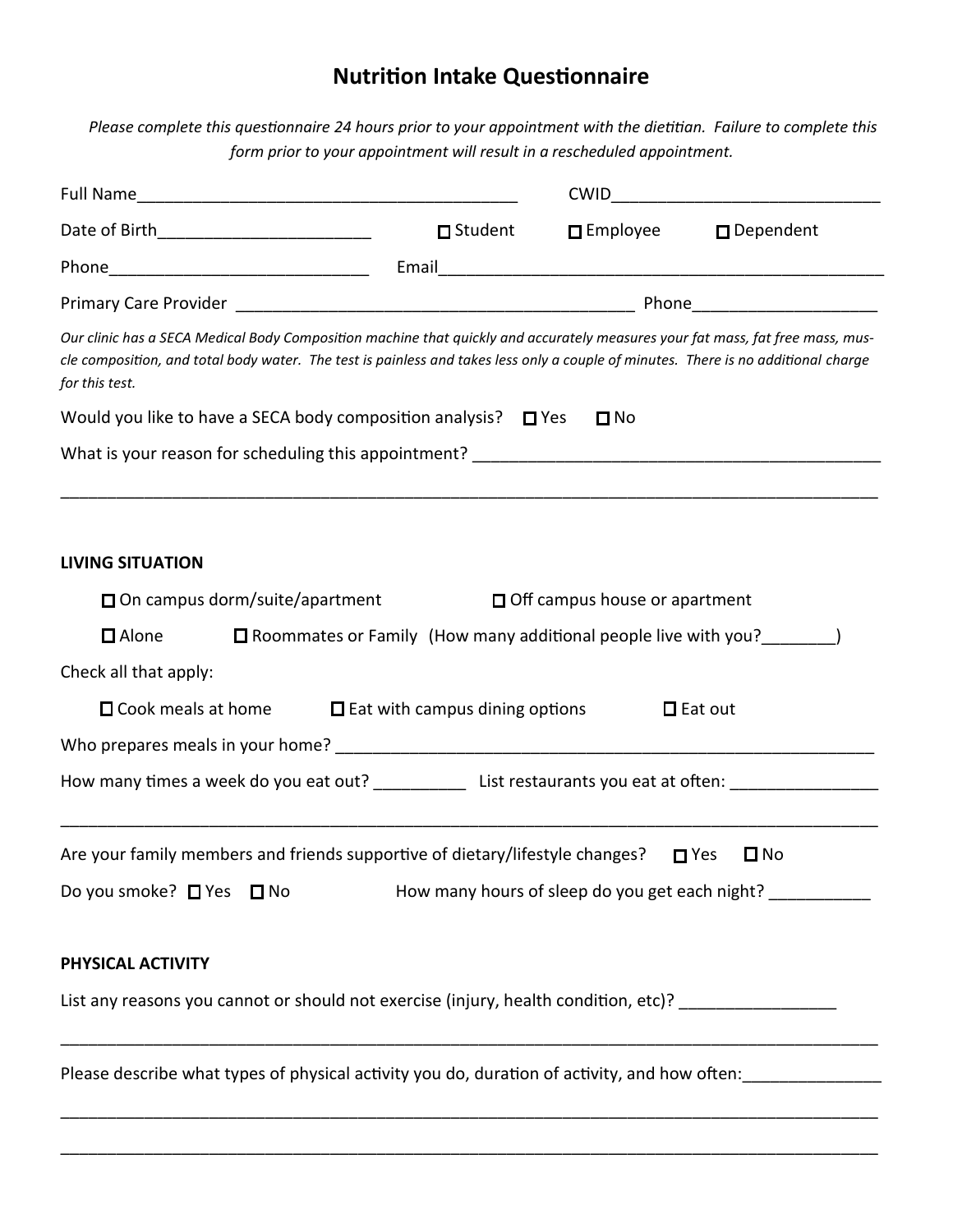## **DIETARY INTAKE QUESTIONS**

| Which best describes your appetite? $\Box$ Good $\Box$ Fair<br>$\Box$ Poor                                    |  |  |  |  |  |  |
|---------------------------------------------------------------------------------------------------------------|--|--|--|--|--|--|
| Which best describes your current nutritional intake? $\Box$ Good $\Box$ Fair<br>$\square$ Poor               |  |  |  |  |  |  |
| List examples of a typical day's dietary intake and what time you eat:                                        |  |  |  |  |  |  |
|                                                                                                               |  |  |  |  |  |  |
|                                                                                                               |  |  |  |  |  |  |
|                                                                                                               |  |  |  |  |  |  |
|                                                                                                               |  |  |  |  |  |  |
| Beverages and amounts consumed each day:                                                                      |  |  |  |  |  |  |
| Coffee_______________ □ Reg □ Decaf Tea___________ (What kind?)_________________________                      |  |  |  |  |  |  |
|                                                                                                               |  |  |  |  |  |  |
|                                                                                                               |  |  |  |  |  |  |
| Regular Soda_________________Diet Soda______________________________(What kind?) _________________________    |  |  |  |  |  |  |
|                                                                                                               |  |  |  |  |  |  |
| If you take any dietary supplements (vitamins/minerals, herbs, fiber) please list them:                       |  |  |  |  |  |  |
| If you use any meal replacement products (drinks, bars, formulas, etc) please list them: ____________________ |  |  |  |  |  |  |
| <b>GENERAL HEALTH QUESTIONS</b>                                                                               |  |  |  |  |  |  |
| Height: _________ft _________in<br>Weight (optional): _______ pounds                                          |  |  |  |  |  |  |
| What do you think is a realistic weight for you? ______ pounds                                                |  |  |  |  |  |  |